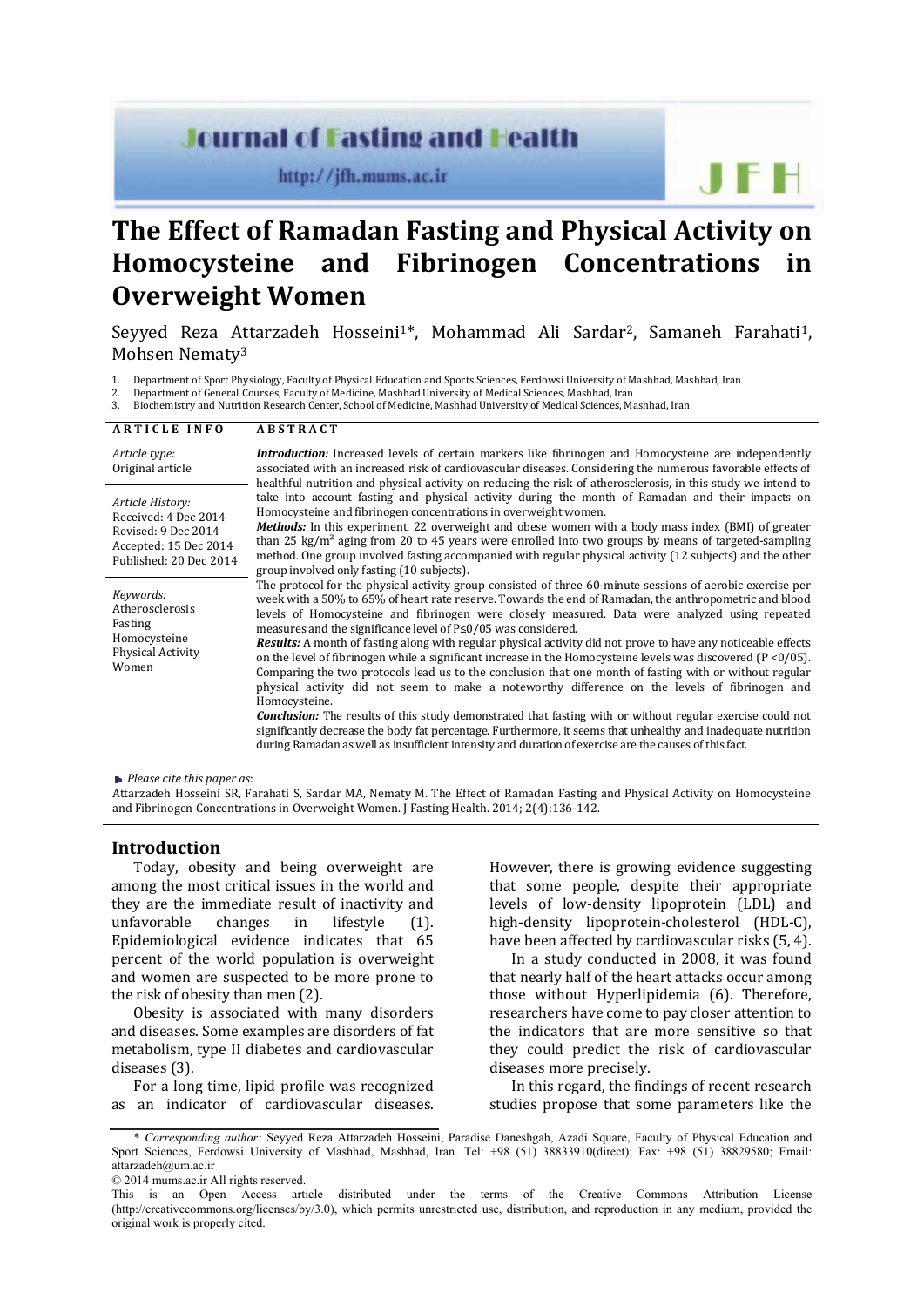concentration of Homocysteine and fibrinogen are associated with the development of cardiovascular diseases (8,7).

Epidemiological studies have also revealed that a high level of plasma Homocysteine is an independent risk factor of cardiovascular diseases (9-11).

Homocysteine is a sulfur-containing amino acid with a molecular weight of 135/2 Daltons and it is produced out of the Demethylation of an essential amino acid called Methionine (12). Damages to endothelial cells, activated platelets, activated C-reactive protein, tissue factor activation and increased spontaneous oxidation of LDL are the procedures through which Homocysteine becomes capable of causing Atherosclerosis and Thrombosis (13-15).

It has been reported that an increase in the blood levels of Homocysteine by 5 micromoles more than that of the normal levels is likely to heighten the risk of mortality by almost 80% in women and by 60% in men (16).

On the other hand, a 25% reduction of Homocysteine to 3 micromoles per liter is associated with an 11% decline in ischemic heart diseases (17). On this subject, several studies have discovered that the relationship between total Homocysteine levels and Atherosclerosis is even stronger than the association between Atherosclerosis and cholesterol (11).

With respect to the markers of coagulation, fibrinogen is the most reliable indicator of coronary artery problems (18, 19). Fibrinogen, which is synthesized by liver cells under the induction of interleukin 6 (IL-6), exerts certain effects on plasma viscosity, platelet aggregation and the formation of fibrin laying the grounds for the development of coronary heart diseases (20).

Consequently, an increase of one gram per liter of fibrinogen concentration, apart from other factors, is likely to enhance the risk of coronary heart diseases by up to 1.8 times (18). Moreover, the concentration of this substance is largely affected by the amount and quality of fat intake (21).

Many scientists and researchers believe that maintaining health and well-being through a healthy lifestyle as well as remaining active with exercise and regular physical activity is the key to prevent primary and secondary chronic diseases, especially coronary artery diseases and their underlying cause Atherosclerosis. However, studies on the impact of physical activity on cardiovascular risk factors and Homocysteine and fibrinogen blood levels present conflicting results.

In their research, Jahangard et al (2009) noted a significant decrease in the levels of plasma fibrinogen in postmenopausal women after 10 weeks of sub maximal regular exercise with 70% of the maximum heart rate for 30 minutes (22).

On the other hand, in another study by Furukawa et al (2008), it was concluded that 12 weeks of brisk walking of moderate-intensity for 20 to 30 minutes on a daily basis did not seem to affect the fibrinogen concentrations in middleaged women (23).

In his research, Herman (2003) claimed that a three-week swimming training resulted in a slight increase in the Homocysteine level (24). By contrast, Taghian's experiment (2011) proposed that a 12-week program of regular, moderate-intensity exercise could help control the weight and reduce Homocysteine levels in elderly women through enabling skeletal muscles to use the body fat (25).

Regarding the information above on the subject of fasting and physical activity, changes in the daily diet and lifestyle (for instance, the changes that take place during the fasting month of Ramadan) are known to be able to reduce Atherosclerosis and thus, reduce the risk of cardiovascular diseases to a great extent.

Today, the Islamic fasting is recognized as a way of improving eating habits and controlling weight. Islamic fasting is a must-do the physical and mental benefits of which are countless. In spite of the fact that the favorable impacts on the body have not yet been fully established (26), it is evident that the changes made in eating habits and sleep patterns during Ramadan lead to remarkable refinements in the physiological structure of the human body (27).

Nonetheless, studies on the effects of Ramadan fasting on cardiovascular risk factors present conflicting results (28, 29).

Considering the levels of fibrinogen and Homocysteine as the potential heart disease risk factors on the one hand and the limited research done on the effects of regular exercise during Ramadan on the other hand, the present study aimed to investigate the actual effects of regular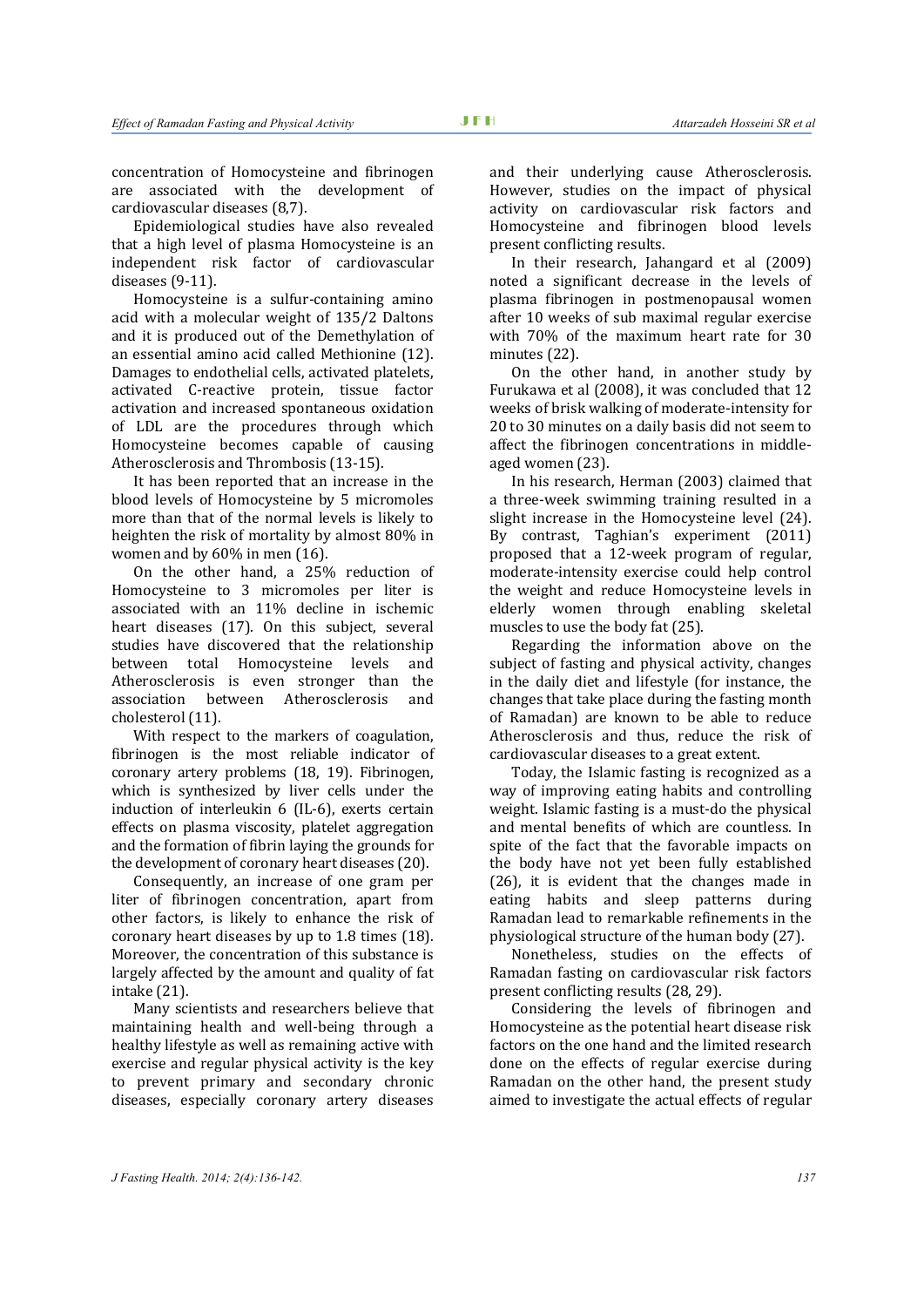physical activity on the body composition during Ramadan. The role of fibrinogen and Homocysteine levels while fasting were additionally surveyed in overweight women.

# **Materials and Methods**

This quasi-experimental study was conducted on 27 overweight and obese women with a body mass index (BMI) of greater than 25  $kg/m<sup>2</sup>$  aging from 20 to 45 years. The subjects were selected through available, targeted sampling. All participants were in a healthy condition with no history of respiratory, metabolic, cardiovascular, renal or hepatic disorders. They were all non-smokers and had no previous experience of participation in any regular exercise programs.

The exclusion criteria for the study were as follows:

- 1) any long-term use of certain medications;
- 2) orthopedic injuries;
- 3) absence of more than 2 consecutive sessions from the experiment;
- 4) interruption of more than 10 days in fasting.

It is also noteworthy that all the subjects were allowed to leave the experiment at any time without question.

Before the consent forms were filled out by the subjects, they were fully informed about the nature of the research and their cooperation regarding the essential points about exercise, nutrition, drugs, tobacco consumption and the use of any supplements and doping drugs. Afterwards, the demographic data and health status questionnaires were completed in a selfexpressive fashion. Following that, the samples were randomly divided into two groups of fasting-only (n=12) and fasting accompanied with regular physical activity (n=15).

It should be highlighted that during the experiment, two of the subjects in the fasting-only group and three of the subjects in the fasting and physical activity group were excluded due to their not following the criteria of the study.

A week before the beginning of Ramadan, we used the scale and height gauges of Sega Model (SEGA) in order to measure the weight and height of the subjects.

Hip and waist circumference were calculated by tape measure in centimeters and the body fat percentage was quantified based on the percentage of the overall body weight using bioelectrical impedance (IN-body model 720 made in South Korea).

By dividing the body weight into the square of height, the BMI into square feet and waist-tohip circumference, the waist-to-hip ratio (WHR) was obtained.

At the last week of Ramadan, all measurements were repeated at 11:00 a.m just as they had been a week before the start of Ramadan. For the current study, the first blood samples were taken three days before the beginning of Ramadan and blood sampling was repeated for the second time at the end of the fasting month.

Before starting the experiment, all the subjects, especially the subjects of the active group were asked not to do any exercise at least two days before blood sampling. The blood samples were obtained from the subjects' right arm vein by an expert for as much as 10 ml while they had already been fasting for 12 hours from 8:00 to 10:00 in the morning. Afterwards, the blood levels of Homocysteine and fibrinogen were closely assessed by enzyme immunoassay (EIA) in micromoles per liter using the chronometric method in milligrams per deciliter.

In this study, the duration of fasting in the month of Ramadan (August/Mordad) was approximately about 16 hours per day and the fasting-only group had no regular exercise during the month of fasting. However, the fasting with regular exercise group began their exercise protocol from the first week of Ramadan and continued until the end of the fourth week.

The training program was performed under the researcher's monitoring and direct supervision each week. The program consisted of three sessions each lasting for 60 minutes. Each session included a 10-minute warm-up, 45 minutes of walking or running on the treadmill with an intensity interval between 50 to 65 percent of heart rate reserve and finally, 5 minutes of cooling. The exercise intensity was managed by Electronic Stethoscope Model Polar (Polar Team Sports System - Finland Polar) made in Finland.

In the end, the data were analyzed using SPSS software (version 16). After checking the normality of data distribution using the Wilk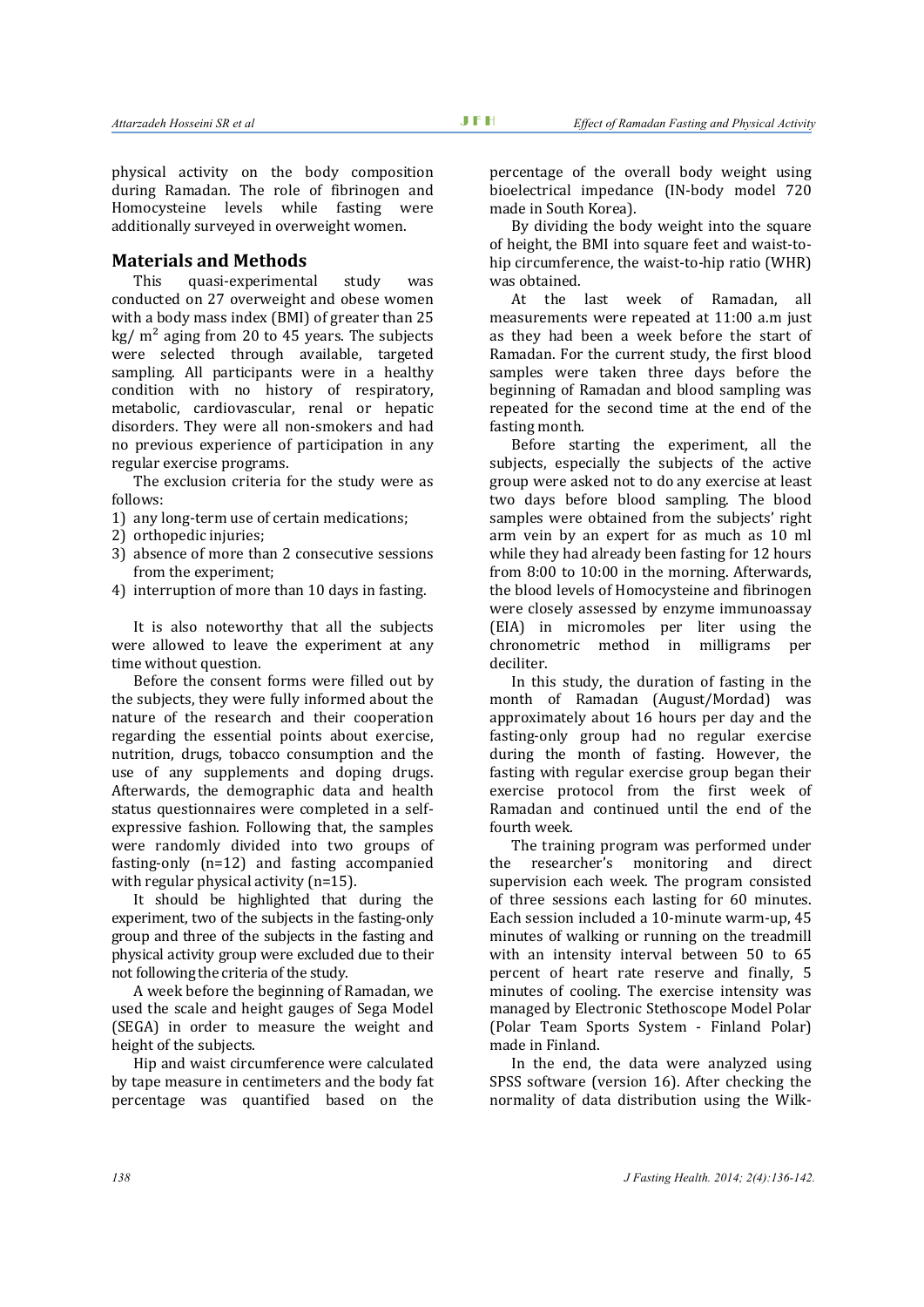Shapiro test and inspecting the homogeneity of the variances via the Exploratory Levene test, the repeated measures analysis of variance (ANOVA) was applied in order to compare the mean of intra-group and inter-group. To determine the significance, a significance level of P≤0.05 was considered.

# **Results**

According to Table 1, a month of fasting along with regular physical activity was associated with a significant decrease in the body weight, BMI and the WHR circumference (P<0.05). Furthermore, there was a decrease in the body fat which was not significant. A whole month of only fasting made significant changes in the body weight.

Comparing the two protocols, we discovered that a month of fasting with or without regular physical activity did not seem to bring about any considerable changes in the body weight, the waist circumference to hip ratio, BMI (Body Weight Index) and the overall body fat percentage.

As is illustrated in Table 2, the variables of changes in fibrinogen and Homocysteine in the fasting with activity group indicate that a month of fasting along with regular physical activity

does not have any significant effects on fibrinogen while it is likely to increase Homocysteine levels (P<0.05).

The results also revealed that the two protocols, with or without regular physical activity, did not seem to differ greatly with regards to fibrinogen and Homocysteine levels while fasting.

# **Discussion**

This study conveys that a month of fasting along with regular physical activity lead to a significant decrease in the body weight, BMI and WHR. For another thing, although a month of fasting without any regular exercise might exert a notable effect on the Body weight, it did not seem to affect the percent of body fat in the active and inactive group significantly during the month of Ramadan.

On this subject, the studies of Saleh Mansi (2007), Al-Hourani and Atom (2007), Haghdoost (2009) and Tayeby (2010) also reported of the participants' weight loss during the fasting month of Ramadan which is a finding consistent with the results of the current research (28-31).

By contrast, Ramadan (2002) claimed to have observed no significant changes in the body weight after the month of Ramadan. On the

**Table 1.** Changes in body size and body composition of the active  $(n=12)$  and inactive  $(n = 10)$  during different stages and changes in averages of within and between groups

|                   | Groups           | Stages*            |                 | Within groups |          | Between groups |         |
|-------------------|------------------|--------------------|-----------------|---------------|----------|----------------|---------|
| Variables         |                  | Before the Ramadan | End of Ramadan  | F             | P-value  | F              | P-value |
|                   |                  | $M\pm SD$          | $M\pm SD$       |               |          |                |         |
| Weight (Kg)       | Exe. + fasting   | 79.9±13.2          | $78.4 \pm 13.2$ | 25.358        | $0.001*$ | 2.899          | 0.105   |
|                   | Fasting          | $71.1 \pm 9.6$     | $69.9 \pm 9.0$  | 08.628        | $0.017*$ |                |         |
| BMI $(kg/m2)$     | Exe. + fasting   | $32.0 + 4.4$       | $31.4 + 4.7$    | 25.041        | $0.001*$ | 3.786          | 0.067   |
|                   | Fasting          | $28.6 \pm 3.2$     | $28.1 \pm 2.9$  | 0.925         | 0.365    |                |         |
| <b>WHR</b>        | $Exe. + fasting$ | $0.94 \pm 0.06$    | $0.92 \pm 0.07$ | 8.275         | $0.010*$ | 1.005          | 0.329   |
|                   | Fasting          | $0.91 \pm 0.06$    | $0.90 \pm 0.06$ | 0.991         | 0.344    |                |         |
| Body fat per. (%) | Exe. + fasting   | $44.4 \pm 5.7$     | $43.9 \pm 5.2$  | 0.526         | 0.477    | 1.328          | 0.264   |
|                   | Fasting          | $41.6 \pm 4.4$     | $41.7 \pm 4.5$  | 0.231         | 0.641    |                |         |

\*Data presented as mean ± standard deviation

‡The mean difference is significant at the 0.05 level.

Table 2. Changes in Fibrinogen and Homocysteine of the active (n=12) and inactive (n = 10) during different stages and changes in averages of within and between groups

|                            |                  | Stages <sup>*</sup> |                  | Within groups |          | Between groups |         |
|----------------------------|------------------|---------------------|------------------|---------------|----------|----------------|---------|
| Variables                  | Groups           | Before the Ramadan  | End of Ramadan   |               | P-value  | F              | P-value |
|                            |                  | $M\pm SD$           | $M\pm SD$        |               |          |                |         |
| Fibrinogen (mg/dl)         | Exe. + fasting   | 240.9±36.18         | 275.6±50.27      | 4.050         | 0.069    | 0.762          | 0.394   |
|                            | Fasting          | 258.7±22.03         | 278.8±46.08      | 0.976         | 0.352    |                |         |
|                            | $Exe. + fasting$ | $10.16 \pm 3.06$    | $15.68 \pm 4.82$ | 14.151        | $0.004*$ | 1.121          | 0.305   |
| Homocysteine $(\mu$ mol/L) | Fasting          | $10.94 \pm 2.13$    | 12.14±3.44       | 0.726         | 0.423    |                |         |
|                            |                  |                     |                  |               |          |                |         |

\*Data presented as mean ± standard deviation

‡The mean difference is significant at the 0.05 level.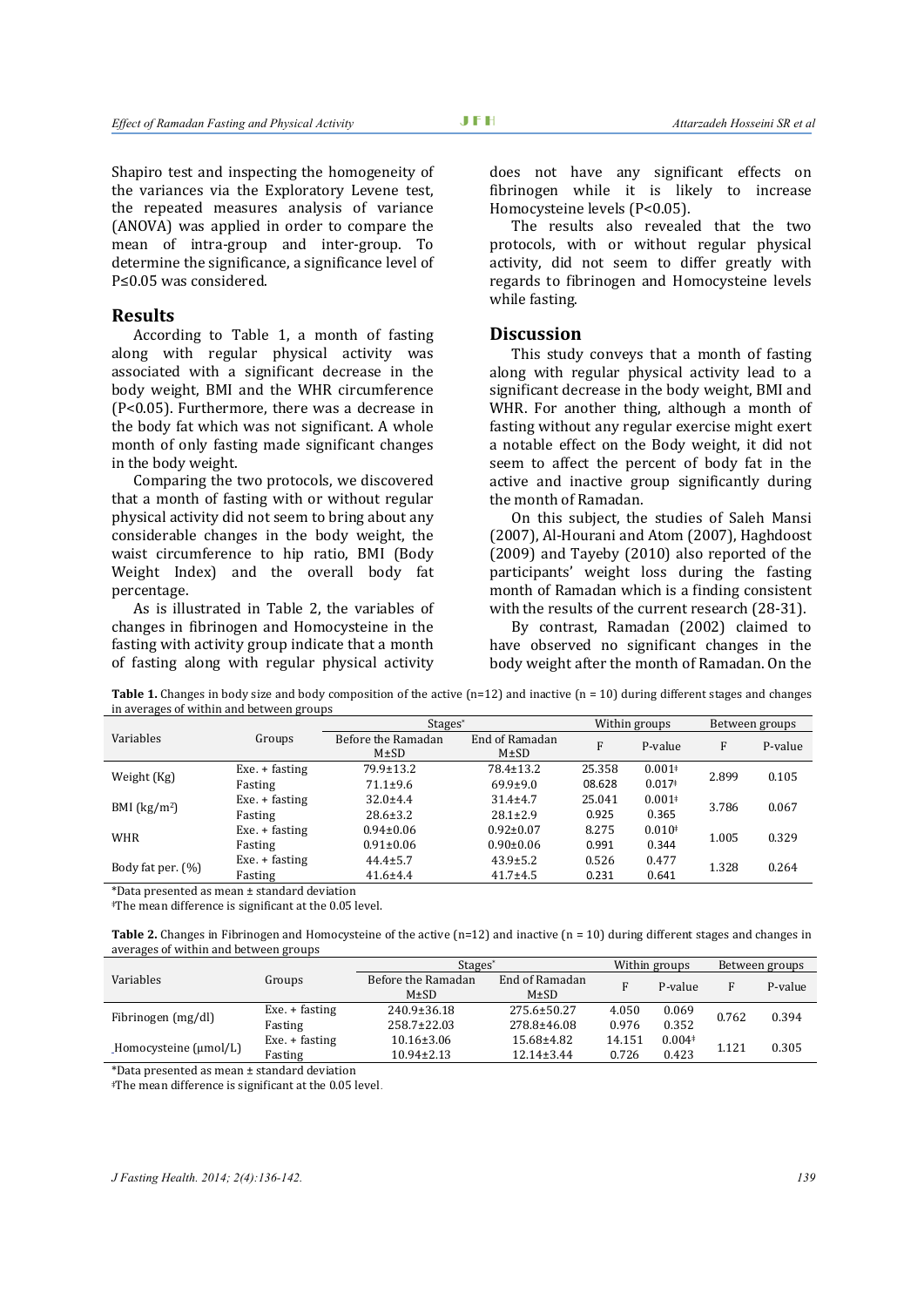other hand, Yousef Boobes (2009) and Maislos (1993) reported to have detected an increase in the body weight during the fasting month of Ramadan which is inconsistent with the findings of our study (32-34). According to their results, since the body fat percentage does not seem to change significantly, we could attribute the weight loss during Ramadan to the minimized water intake as well as the decrease in hydro glycogen supplies.

Furthermore, the present study demonstrated that fasting without physical activity and/or accompanied with regular physical exercise can increase fibrinogen concentration although fibrinogen blood levels in any of the participants in either groups did not seem to change significantly.

The findings of this study are correspondent with those of Aksungar's (2005) and Saleh's (2004) research (35, 36). However, they are inconsistent with the results of Sarrafzadegan's (2000) and Vahdat Shariat Panahi's (2012) studies (37, 38).

Studies have additionally verified that fibrinogen acts as a clotting factor and is a major independent risk factor for ischemic heart diseases strongly affected by the amount and quality of the fat intake. In general, excessive fat intake could cause inflammation in the body stimulating blood fibrinogen to rise.

For another thing, the loss of body fat is probably due to the decrease in plasma fibrinogen and regular exercise (21). Diminishing body fat could help lower IL-6 made in the adipose tissue. IL-6 is the stimulating facet of fibrinogen synthesis and its reduction ultimately causes fibrinogen levels to drop (20).

Nevertheless, in the current study, the percentage of body fat did not seem to change noticeably. In other words, a poor diet during Ramadan is likely to bring about significant changes in the percentage of body fat and fibrinogen concentrations. Having two proper meals of nutritional variety per day during Ramadan instead of three meals could help improve such mechanisms (39).

On the impact of physical activity on fibrinogen, a number of studies propose that regular physical activity might not be associated with lowering the levels of this particular risk factor. Health conditions as in the presence of such factors as hypertension and obesity,

especially the obesity around the abdominal area and inheritance are among the effective components affecting blood fibrinogen concentrations (40, 41).

Another variable under study is blood Homocysteine. The findings of the current study lead us to the idea that blood Homocysteine levels in inactive, fasting subjects tended to increase slightly which of course, is of no significance.

The results of our study are consistent with those of Chaouachi's (2009) and Nematti's (2012) (42, 43). However, they are inconsistent with the findings of Aksungar (2007) (44). In the present study, the increased Homocysteine levels might have been due to poor nutritional patterns during Ramadan.

As for the limitations of our study, the precise supervision of the subjects' diet who were fasting was lacking. The reason is that an increase in Homocysteine concentration in healthy adults could be an immediate result of many factors like a decline in serum folate concentration or an increase in the prevalence of vitamin B12 and pyridoxine deficiency as a result of malabsorption of vitamins (25, 45).

Our findings also demonstrated that fasting accompanied with exercise leads to a significant increase in the Homocysteine levels and other mechanisms to be investigated in this regard are the intensity and volume of training.

Several studies have claimed that prolonged, strenuous exercise is likely to alter protein metabolism and blood levels of certain amino acids as well as reduce the levels of Methionine.

On the other hand, when Methionine becomes less available, its synthesis heightens which eventually leads to the accumulation of Homocysteine (11, 25).

In a study conducted by Bailey et al. in 2000, the effects of a 4-week endurance training with the intensity of 85-70% of the maximum heart rate were investigated in men (46).

In the experiment of Herman et al. (2003), the impact of a 3-week intense interval training workout of high volume was examined on swimmers (24).

All of these studies have come to indicate that these forms of exercise are likely to increase Homocysteine blood levels which is a finding compatible with that of the present study.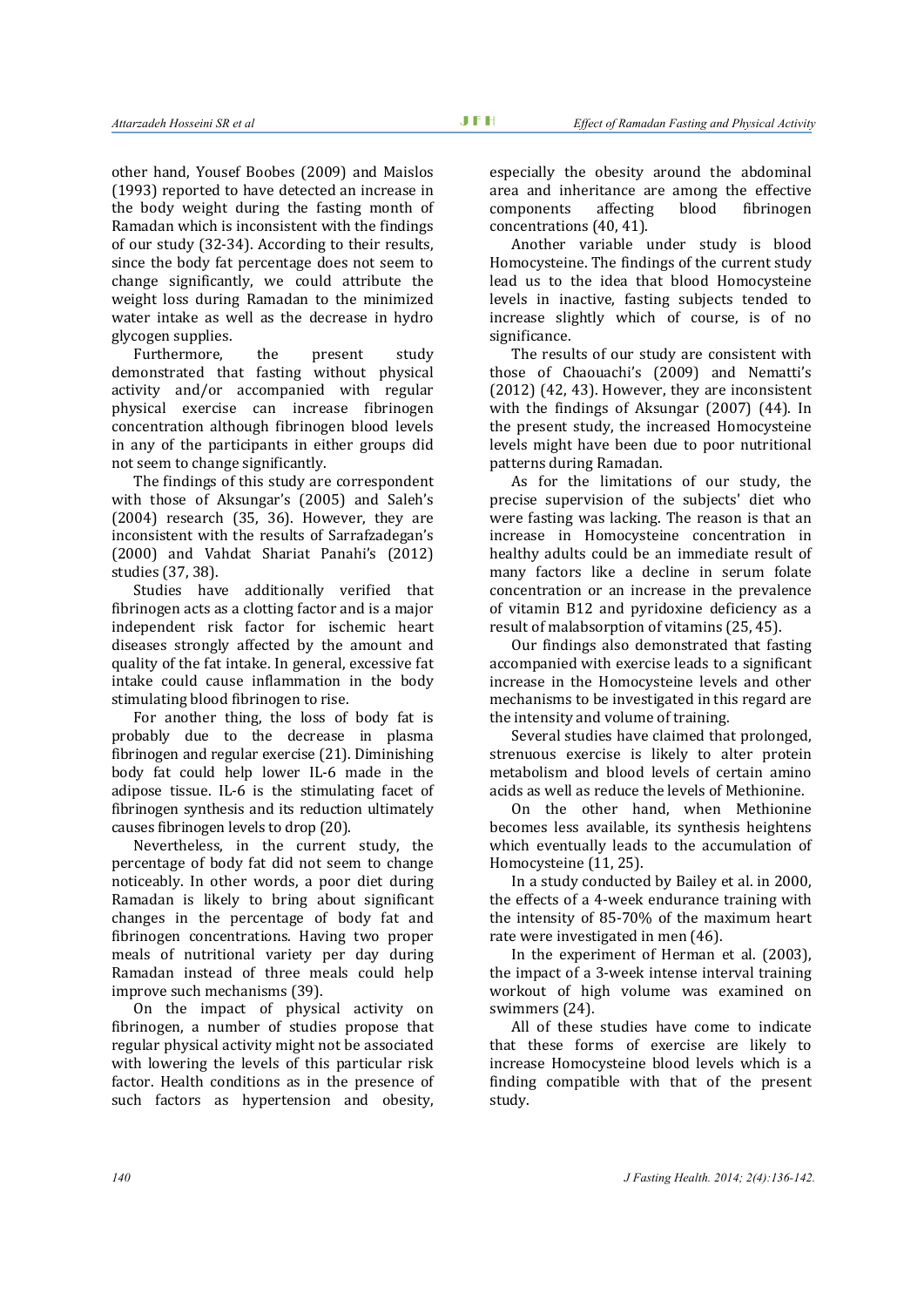In conclusion, our findings manifest that fasting with or without regular exercise is not likely to decrease the levels of body fat percentage and such indicators as fibrinogen and Homocysteine noticeably. Moreover, proper nutrition and a healthful diet are known to be the most essential elements affecting the changes in the body fat volume and cardiovascular risk factors. Therefore, it is suggested that further research be done as to investigate the actual effects of exercise and controlled diet on these variables.

# **Acknowledgement**

Hereby, we extend our deepest gratitude to the Research Council of Ferdowsi University of Mashhad for their support of this research. We would also like to thank all the participants who helped us to conduct this experiment. This study was derived from the research project No. 18588.

#### **References**

- 1. Gelber RP, Gaziano JM, Orav EJ, Manson JE, Buring JE, Kurth T. Measures of Obesity and Cardiovascular Risk among Men and Women. J Am Coll Cardiol. 2008; 52(8):605-15.
- 2. American Heart Association. Heart Disease and Stroke Statistics: 2005 Update. Dallas, Tex: American Heart Association; 2005.
- 3. Meyer AA, Kundt G, Lenschow U, Schuff-Werner P, Kienast W. Improvement of Early Vascular Changes and Cardiovascular Risk Factors in Obese Children after a Six-month Exercise Program. J Am Coll Cardiol. 2006; 48(9):1865-70.
- 4. Blake GJ, Ridker PM. Novel clinical markers of vascular wall inflammation. Circ Res. 2001; 89: 763-71.
- 5. Blake GJ, Ridker PM. Inflammatory bio-marker and cardiovascular risk prediction. J Intern Med. 2002; 252:283-94.
- 6. Bonow RO, Mann DL, Zipes DP, Libby P. Braunwald's Heart Disease: A Textbook of Cardiovascular Medicine. 9th ed. Philadelphia: Saunders Elsevier; 2008.
- 7. Nazem F, Heidarianpour A, Kozehchian M. Effects of prolonged swimming and football training programs on C-reactive protein(CRP), homocysteine and fibrinogen concentrations in the serum of young boys. Physiol Pharmacol. 2010; 14(2): 191-8.
- 8. Smith GD Harbord R, Milton J, Ebrahim S, Sterne JA. Does elevated plasma fibrinogen increase the risk of coronary heart disease of genetic association studies. Arterioscler Thromb Vasc Biol. 2005; 25: 2228-33.
- 9. Ueland PM, Refsum H, Beresford SA, Vollset SE. The controversy over homocysteine and cardiovascular risk. Am J Clin Nutr. 2000; 72:324- 32.
- 10. Ford ES, Smith SJ, Stroup DF, Steinberg KK, Mueller PW, Thacker SB. Homocysteine and cardiovascular disease: a systemic review of the evidence with special emphasis on case-control studies and nested case-control studies. Int J Epidemiol. 2002; 31:59-70.
- 11. Manor MM, Joubert LM. Exercise, Nutrition, and homocysteine. Int J Sport Nutr Exerc Metab. 2006; 16(4):341-61.
- 12. Wald DS, Law M, Morris JK. Homocysteine and cardiovascular disease: evidence on causality from a meta-analysis. BMJ. 2002; 325: 1202.
- 13. Cobbaert C, Arentsen JC, Mulder P, Hoogerbrugge N, Lindemans J. Significance of various parameters derived from biological variability of lipoprotein(a), homocysteine, cysteine and total antioxidant status. Clin Chem. 1997; 43(10): 1958-64.
- 14. Celermajer DS, Sorensen K, Ryalls M, Robinson J, Thomas O, Leonard JV, et al. Impaired endothelial function occurs in the systemic arteries of children with homozygous homocystinuria but not in their heterozygous parents. J Am Coll Cardiol.1993; 22(3): 854-8.
- 15. Verhaar MC, Wever RM, Kastelein JJ, van Dam T, Koomans HA, Rabelink TI, 5methyltetrahydrofolate, the active form of folic acid, restores endothelial function in familial hypercholesterolemia. Circulation. 1998; 97(3): 237-41.
- 16. Boushy CJ, Beresford SA, Omenn GS, Motulsky AG. A quantitative assessment of plasma homocysteine as a risk factor for vascular disease. Probable benefits of increasing folic acid intakes. JAMA. 1995; 274: 1049-57.
- 17. Homocysteine Studeis Collaboration. Heomocysteine and risk of ischemic heart disease and stroke. A meta analysis. JAMA. 2002; 288(16): 2015-22.
- 18. Best LG, North KE, Li X, Palmieri V, Umans JG, MacCluer J, et al. Linkage study of fibrinogen levels: the Strong Heart Family StudyBMC Medical Genetics. BMC Medical Genetics. 2008; 9(1):77-89.
- 19. Cheuk BL, Cheung G, Lau S, Cheng S. Plasma Fibrinogen Level: an Independent Risk Factor for Long-term Survival in Chinese Patients with Peripheral Artery Disease. World J Surg. 2005; 29(10): 1263–7.
- 20. Reinhart WH. Fibrinogen--marker or mediator of vascular disease? Vasc Med. 2003; 8(3): 211-6.
- 21. Nicklas BJ, Beavers KM. Exercise, Weight Loss, and Effects on Inflammation. Curr Cardio Risk Rep. 2010; 4:284–92.
- 22. Jahangard T, Torkaman G, Ghoosheh B, Hedayatic